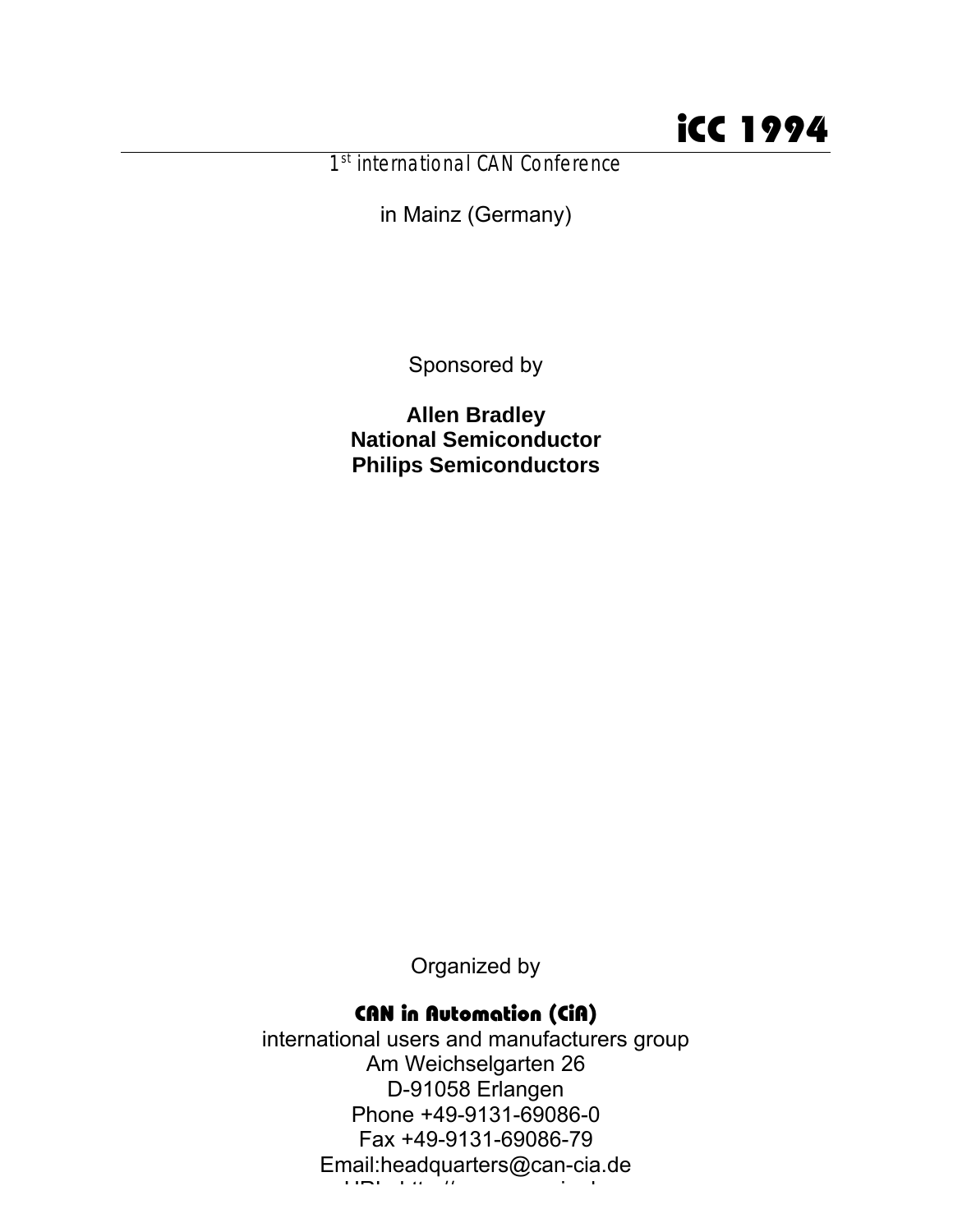# **Implementation of CAN-System in Truck-based Aircraft washing-system**

## **K.D.Rupp FhG/IPA O.Wurst Putzmeister**

### **Abstract**

To wash aircraft's a truck-based washing system was developed. The computer system is divided into two parts, An industrial robot control (IRC) and a bord computer. This bord computer is responsible for the diagnostic and control of the system. A lot of signals must be analysed (about 250). To sample all these signals a CAN system is used. The advantage of this system is the distribution of connecting points and cabling. The safety of the whole system is higher than comparable systems with traditional wiring.

The presentation describes the advantages, constraints, requirements and drawbacks for the implementation of CAN-system in the aircraft washingsystem.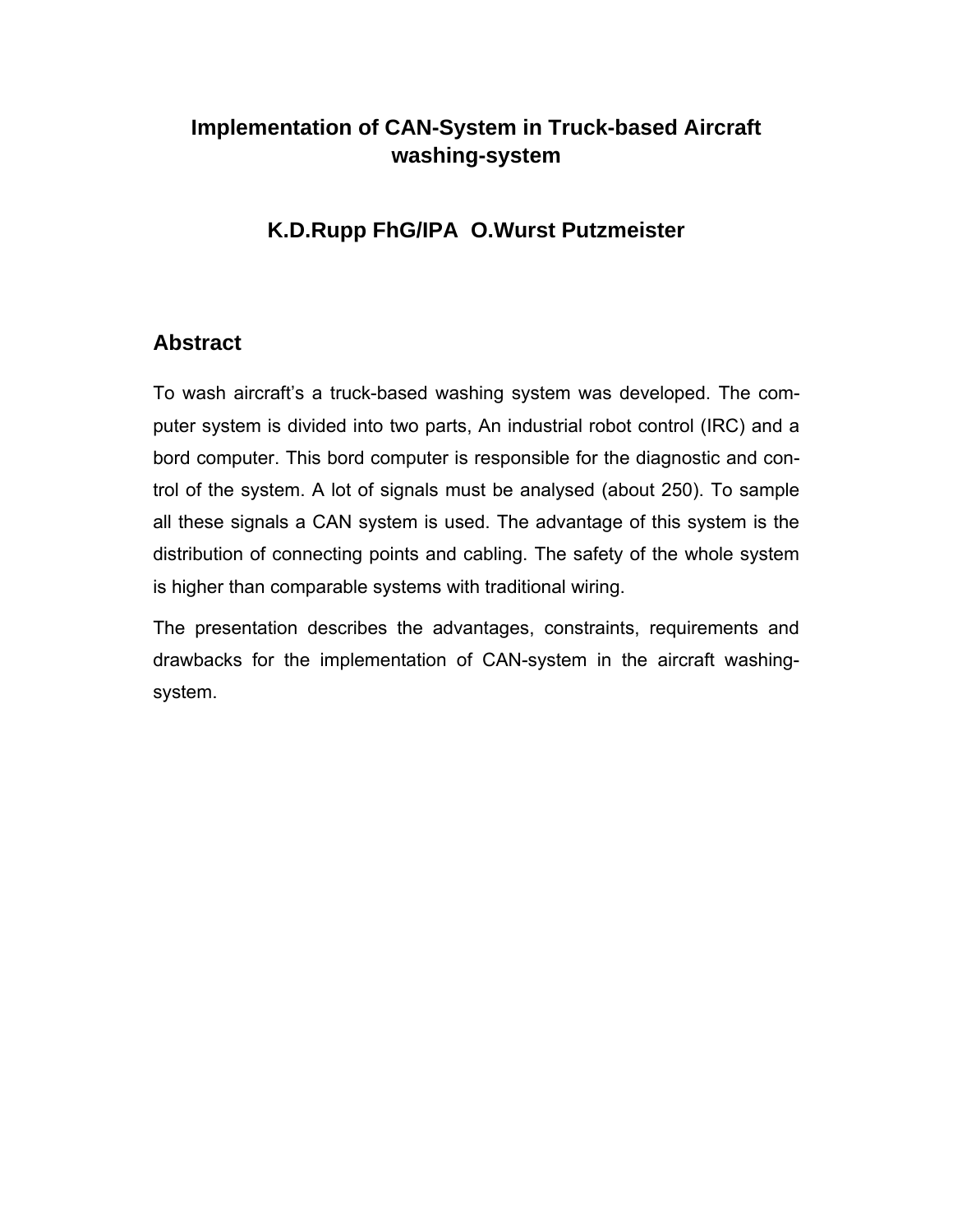# **Introduction**

Aircraft cleaning was in former times manually work. We have developed a flexible truck-based system to automate the cleaning of aircraft's. The FH-26- SKYWASH system performs the important tasks in washing a fleet of aircraft with sizes ranging from a B737 to a B 747. The benefits of this system are:

Achieving better washing results with minimum manpower and shorter ground time.

Washing at any airport outside or inside the hangars with minimum infrastructural requirements.

figure 1: FH-26-SKYWASH at work

In 1993 the FH-26-SKYWASH was tested successfully. For 6 months at "Deutsche Lufthansa" at Frankfurt Airport on several aircraft's, for Example B747-400 and B737-300, have been washed. The suitability of the SKYWASH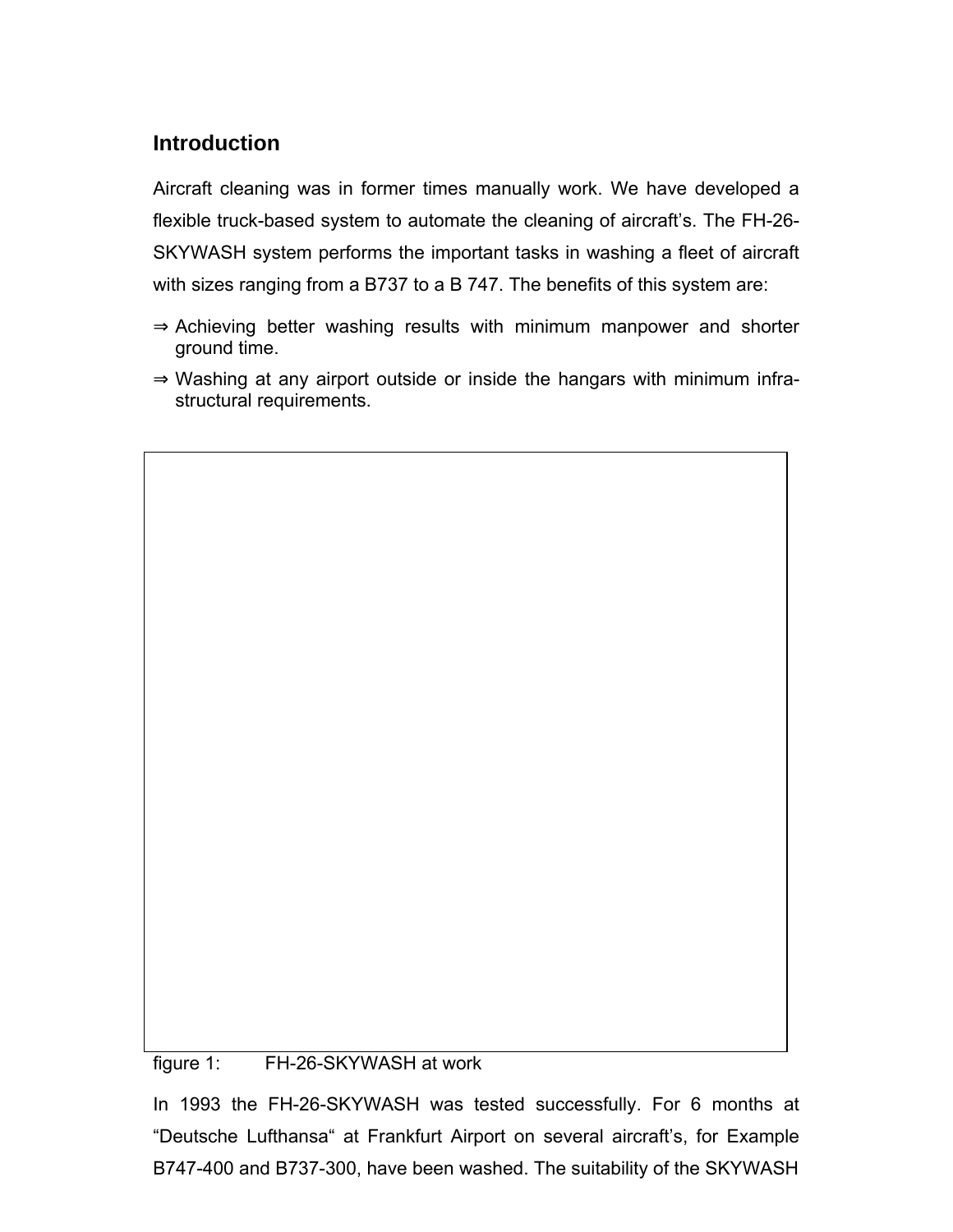for optimisations has been proved. Based on the test results of the FH-26 a new configuration SW-33-SKYWASH will be developed.

# **APPLICATION**

The control system is made up of two computer systems, a movement controller and a supervisor controller. This systems are integrated in the overall cleaning system. Figure 2 shows the Layout of SKYWASH application





For this application the bord-computer was developed, including a CANsystem for supervision and data sampling. The board computer performs kinematics transformations to compensate the deflection of the manipulator and to transform the programs to the measured relative location of the manipulator to the aircraft. A data base handles all program data and produces a logfile with the exceptions during the cleaning process. Additionally this computer is used for maintains and setup of the machine. Figure 3 shows the layout of the bord-computer including the fieldbus system CAN.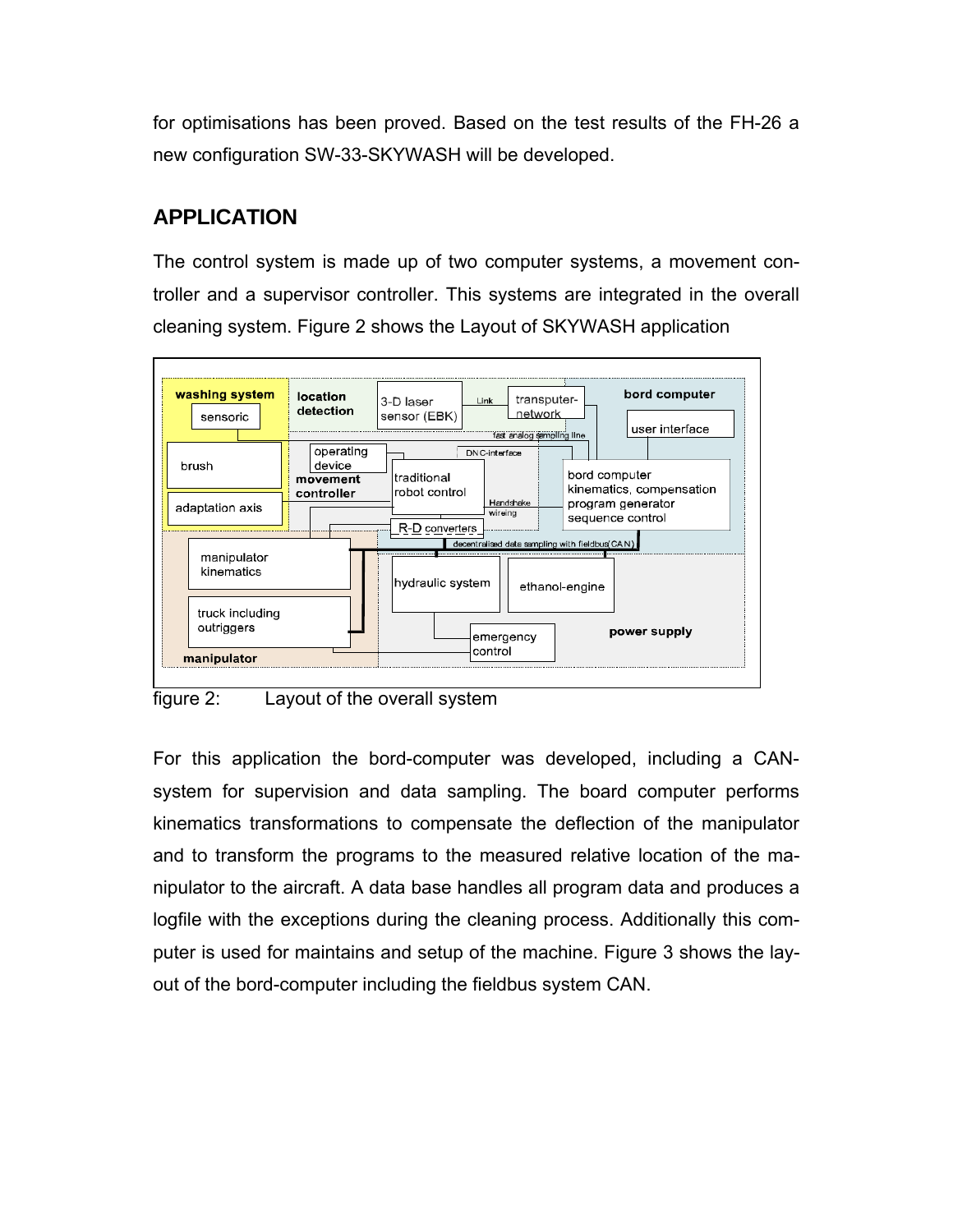

figure 3: Layout of the bord computer system

The supervisor- and diagnostic system has more than 120 digital signals and 80 analog input signals to handle. The following table gives an overview to the relevant signals:

| channel  | channel group                            | signals                                 | line                 |                                                                       |
|----------|------------------------------------------|-----------------------------------------|----------------------|-----------------------------------------------------------------------|
| 1.40     | intern conditions                        | flags, state                            |                      | process, programs, steps                                              |
| 40.80    | compensation sys-<br>tem                 | shifts                                  | <b>DNC</b>           | shift vectors transmitted via DNC                                     |
| 80.320   | hydraulics                               | analog inputs CAN                       |                      | pressures, temperatures, flow,<br>level                               |
|          | demand values                            | analog inputs                           | CAN                  | demands of the controller                                             |
|          | angle signals                            | multiplexed<br>digital input            | $\overline{D}$       | Resolver digital signals with cus-<br>tomised multiplex module        |
|          | torque's                                 | high fre-<br>quency ana-<br>log signals | fast<br>AD-<br>input | position and force at the brush                                       |
|          | limit switches                           | digital inputs                          | <b>CAN</b>           | functions for the outriggers, PLC                                     |
|          | fuse                                     | digital inputs                          | CAN                  | monitoring of power supply                                            |
|          | engine                                   | counters,<br>digital, analog            | CAN                  | temperature, pressure, rev<br>counter, gas position, ethanol<br>level |
| 320.1040 | state of traditional<br>robot controller | PLC, kine-<br>matics                    | DNC                  |                                                                       |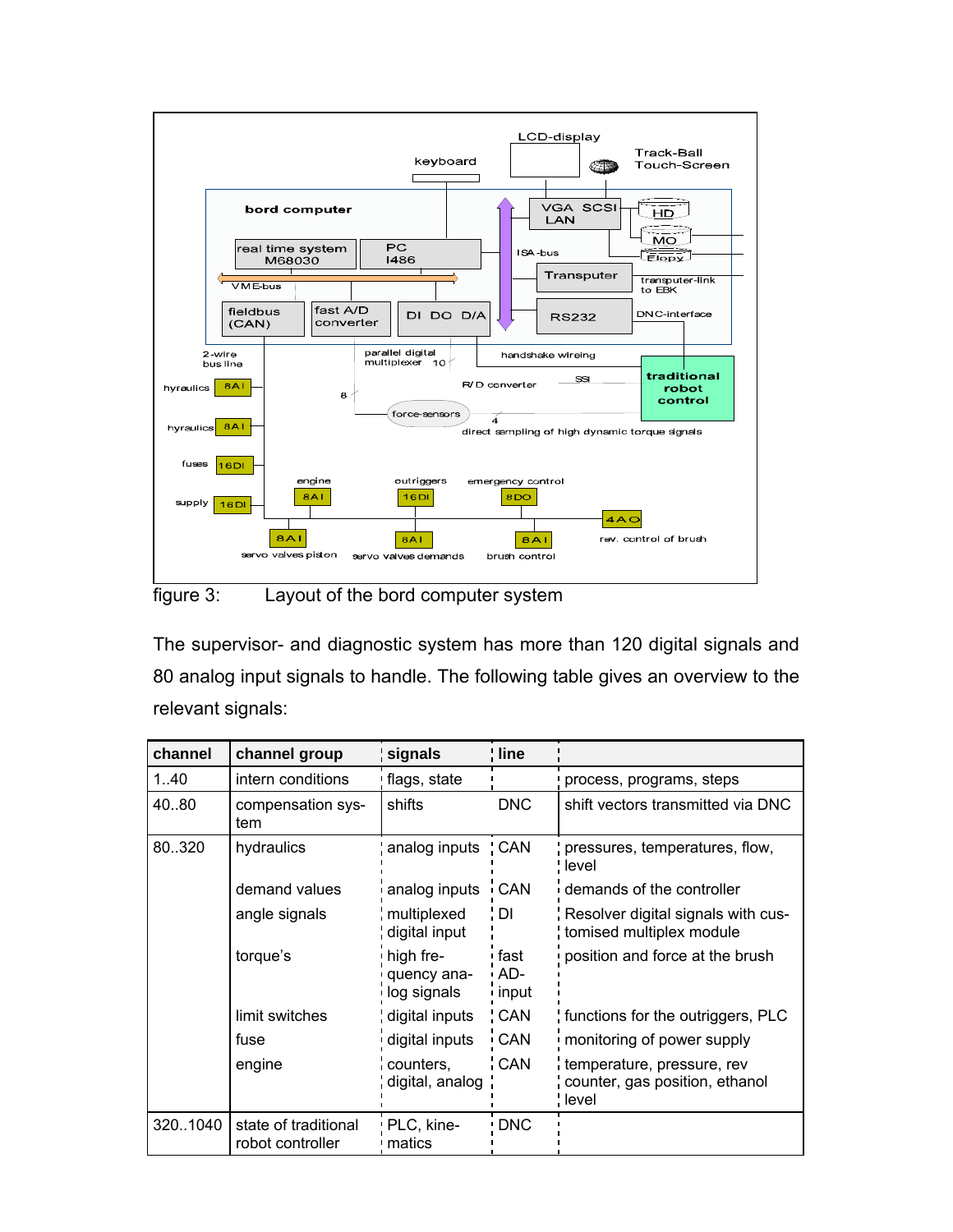### **Requirements and Constraints**

#### *1.1 Criteria of Operation for a Fieldbus-System*

An efficient solution for this summery of input data, satisfying the requirements, must be found for a complex system like SKYWASH. The only suitable way to sample and to process the number of analog and digital signals is to use a multi-processor system. There are several solutions possible:

#### **a) centralised system layout**

One of the system processors is exclusively used for data collection. It is built either as a processing unit working with the data sampling boards or with an intelligent data sampling unit.

#### **b) non-centralised system layout**

The analog-digital conversion is done near the sensors. The converted signals are transmitted digitised to the processing unit.

For the SKYWASH application, the fieldbus system was used for the following reasons:

The available mounting space in the region of the central processing unit is very small. A solution using central sampling boards is hard to realise because of the large number of signal-lines. A solution using multiplexed signallines requires a lot of hardware and software development.

One sensible solution for this problem is to use decentralised sampling modules which transmit data to the host computer in digital format. Analysing the market for available systems there were no doubts to select one of the most spread system.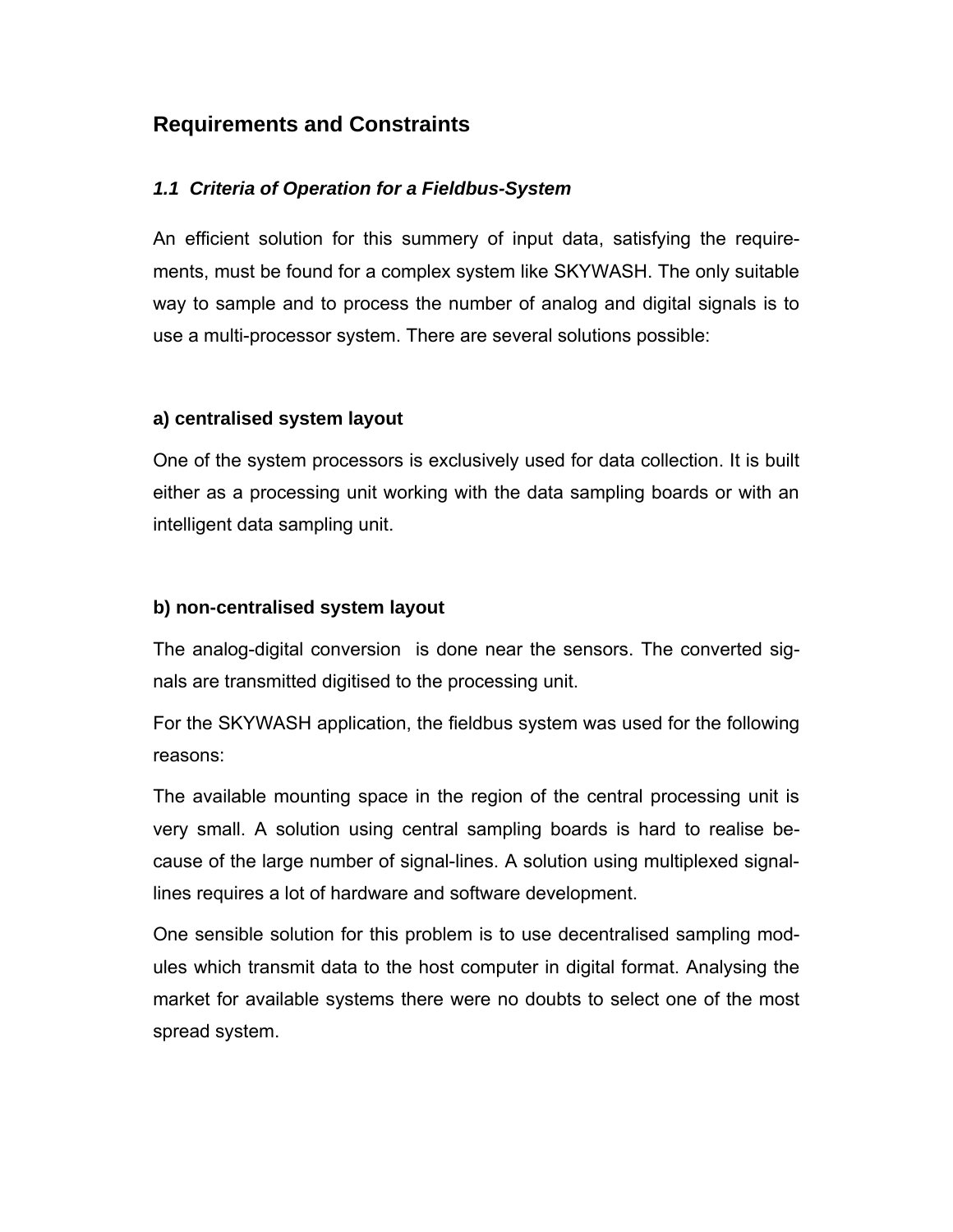#### *1.2 Constraints to a Fieldbus-System*

- $\Box$  sufficient electrical protection from surrounding environment.
- $\Box$  Sampling modules and the transmission paths have to fulfil the requirements in mobile outdoor applications
- $\Box$  The minimum sampling rate for analog signals is 20 Hz, about 20 signals should be sampled with every 100 Hz.
- $\Box$  The first installation will have a bus-length of about 20 m. Further applications will have a bus-length reach of more than 50 m.
- $\Box$  Having a prototype in this application, changing the system structure and timing must be done without a lot of efforts.
- $\Box$  Minimum number of cable-crossings with protection against environmental conditions (if possible a no ring-system)
- $\Box$  High flexible wires with small curve radius, easy to mount and optimal for maintenance
- $\Box$  Requirement of computing time of the processing unit should be a minimum
- $\Box$  Confidence in transmission of data

#### **1.2.1 Additional Advantages Using a Fieldbus-System:**

- $\Box$  Electric destroyer of sampling modules causes no long term problems for the processing unit and can be detected.
- $\Box$  Errors on the transmission line can be detected. An adaptation of analog signals is necessary using conventional cabling with more then 20m length, could be dropped.
- $\Box$  Computing-power of the sampling modules can be used for pre-processing the signals. Therefor the needed calculation time for the processing unit can be reduced. High frequency signals (up to 1 kHz and more) can be preprocessed on decentralised CAN-modules and transmitted to the host in it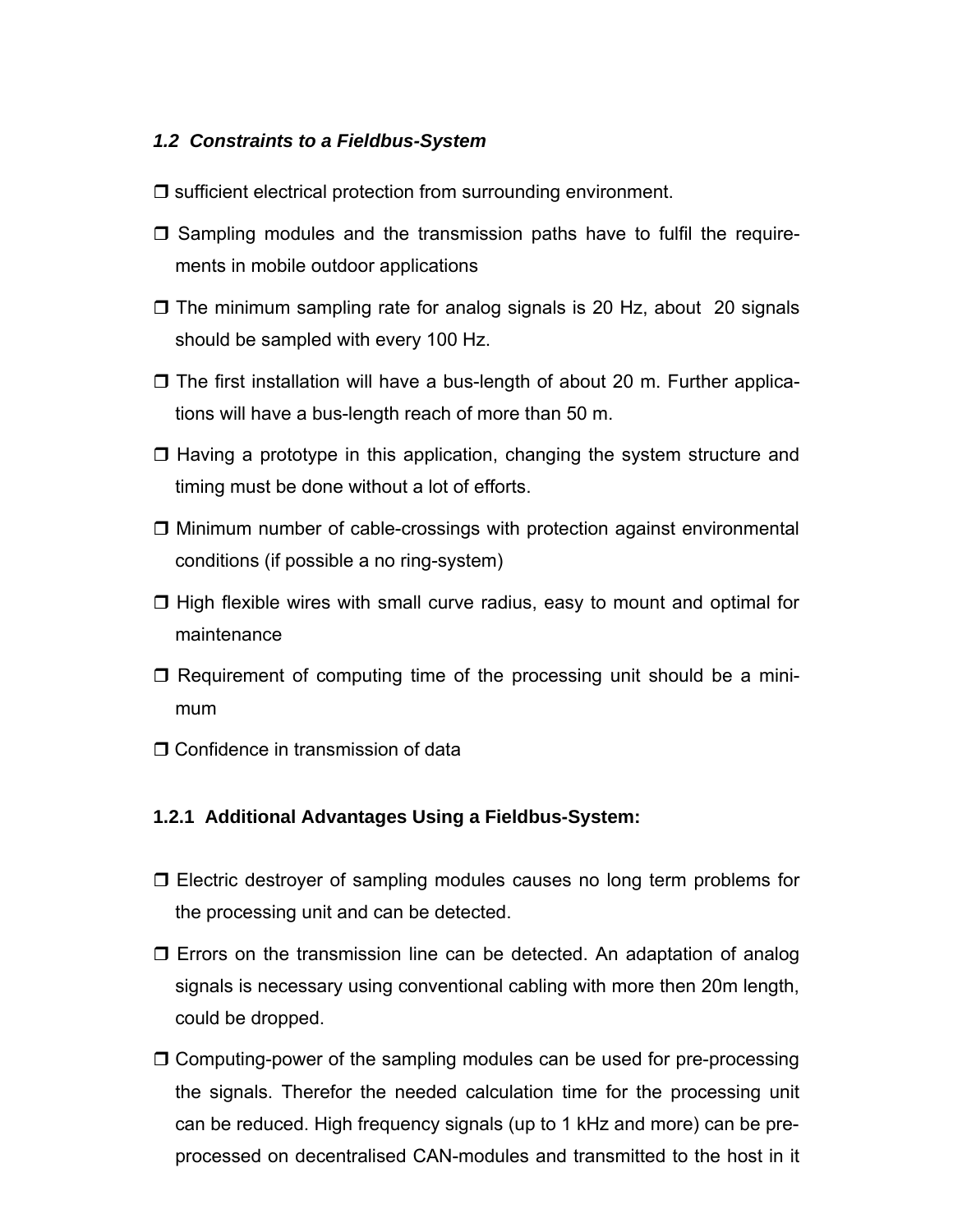cycle time.

**Example:** filtering of analog signals

limit check and plausibility check for analog signals reducing of data transfer rate using event triggering especially for digital inputs

reducing of data transfer rate using adequate information coding

#### *1.3 The decisive factors for CAN*

One of the most important criteria for selecting a system, fitting to the application is the possibility of expanding the basic system. For future extensions the number of connected modules, achieving the maximum data transmission rate has to be taken into account. Using decentralised sampling modules the CAN-protocol with a netto transmission rate of 8 byte fits very good to our application. With that 4 analog signals with 16 bit resolution or 16-digital channels with 4 bit using edge detection and an input- or an output fault line. An important feature of sensor interfaces to CAN is the availability of additional analog interface for emergency control or to interface the typical robot controller. For further applications this interface will be realised with a multimaster system using CAN. Performing this is only possible with a few field bus systems. CAN can easily be used in a multi line system. More than one CAN-bus could be Networked using controllers with more then one can interface. For applications like SKYWASH a interface for maintains is necessary. In case of malfunction of one module the system has to work on. It must be possible to bring SKYWASH manipulator down. Even is the host drops down an emergency control must be possible. Maintenance and implementation is easier using copper wires instead of light wires. The CAN system could be extended easily without a lot of new cabling an software adaptation. In spite of the compact protocol, CAN has a communication interface to setup and maintain modules by software for varying purposed in a standalone machine without using a lot of infrastructure. Existing references for the CAN system in the automobile area make the decision easier.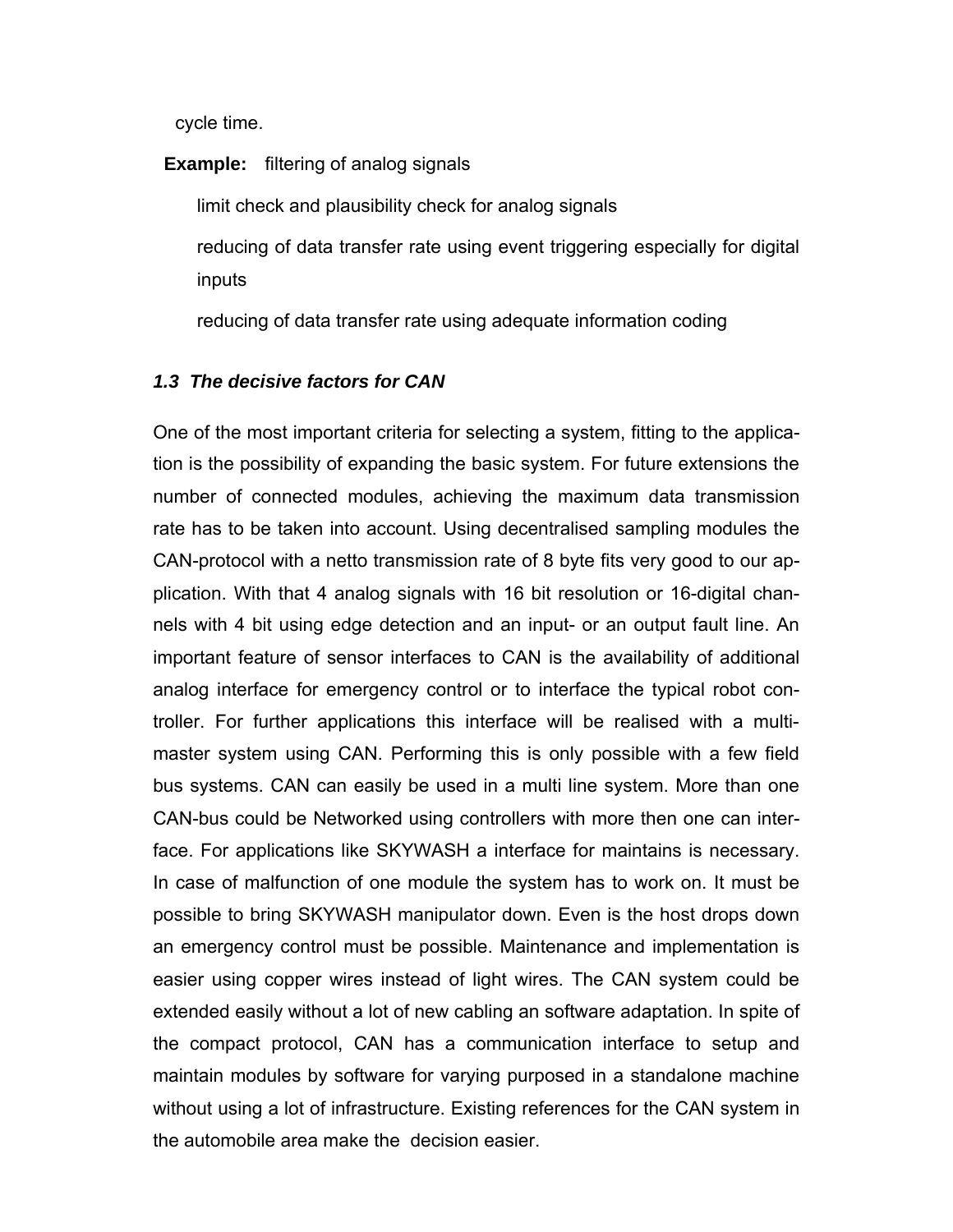## **Limits of the CAN-System**

With sequential transmission, the time-scheduling of the system is an important fact. To achieve the system state of an eleven axis manipulator the synchronisation time must be taken into account.

Analysing the minimum transmission time of demand signals, it was realised that the processing of data including the conditioning of demand signals could be performed on a central processing unit only for a system with low natural frequencies.

Controlling hydraulic dives has to be done decentralised using centralised monitoring and demand value generation (e.g. inverse kinematics, path controlling and observers for multi link manipulators). Whit the available SLIOmodules with sufficient computing power this requirement is not constraint.

### *1.4 Problems and difficulties of the realisation*

The essential advantages of the field bus system could not be used in the existing system because it was mainly used as a diagnostic and monitoring system for a typical robot controller. There was no other possibility as to cable all monitored sampling modules of the robot controller in conventional manner using an adequate electric protection. Linking of signals to CAN was not done at the corresponding sensors but at the site of the robot controller.

The introduction of fieldbus-system CAN became difficult by the lack of technical acceptance of some partners. Especially there were doubts about the implementation of security functions and emergency control features.

### *1.5 Possible extensions*

Disadvantages of using a CAN system is the missing CAN interface of sensors. A large number of analog sensors is applied with complex output circuits to convert analog to digital signals. The use of conventional CA-chips with build in analog inputs (12 bit resolution) will eliminate this circuits without additional costs. For the initially plant mobile application (e.g. automobile and construction ) The industrial protection laws (IP 67,...) should be fulfilled. This